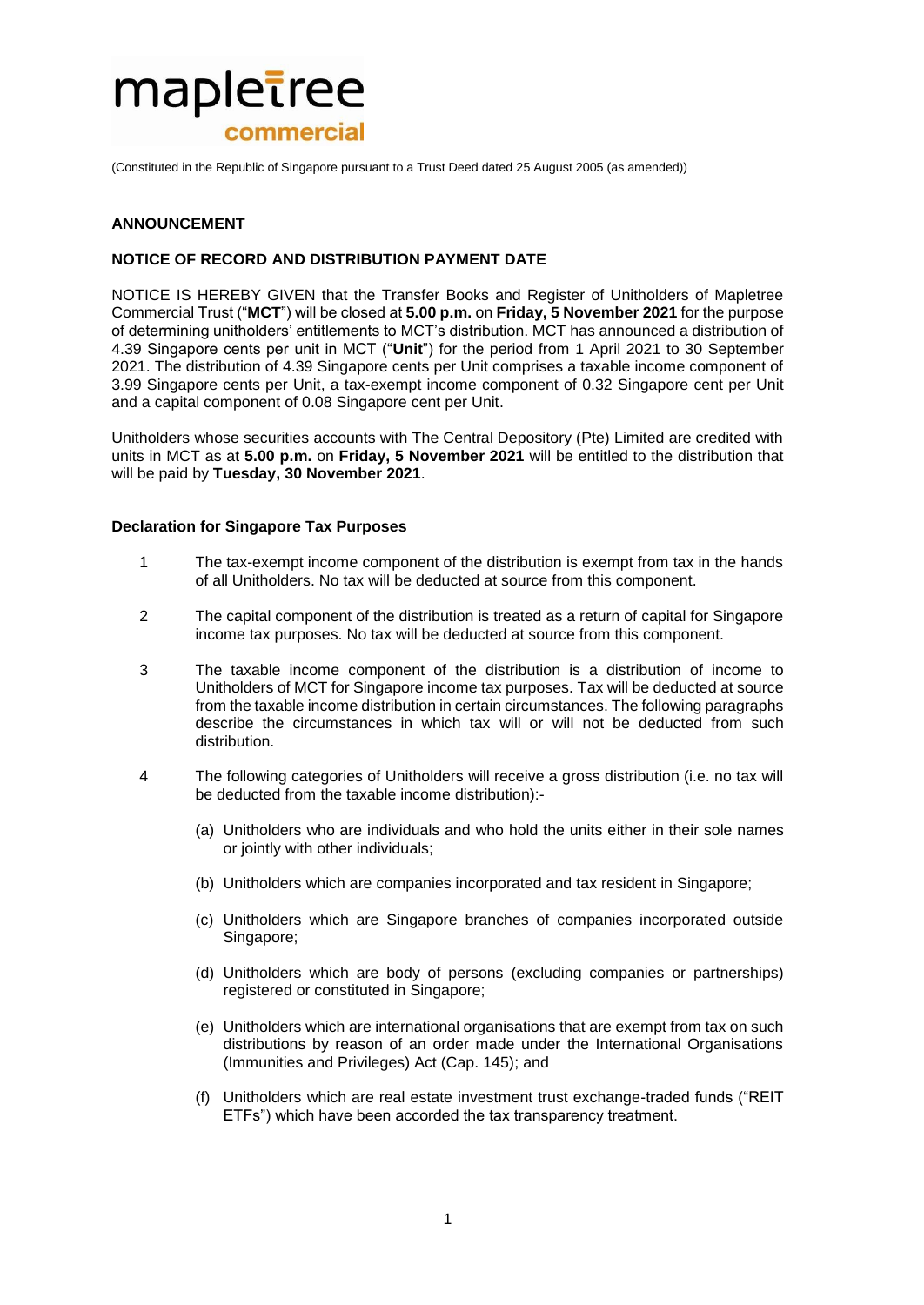- 5 To receive a gross distribution, Unitholders in category (b) to (f) under Paragraph 4 above must complete a prescribed form – the "*Declaration for Singapore Tax Purposes Form*" ("**Form A**").
- 6 These categories of Unitholders, unless they are exempt from tax because of their own circumstances, will have to pay income tax subsequently at their own applicable tax rates.
- 7 Unitholders in category (a) under Paragraph 4 above are not required to submit any form. The gross distribution received by these Unitholders (irrespective of their tax residence status) is exempt from tax. However, this tax exemption does not apply to such Unitholders in respect of distribution derived by them through a partnership in Singapore or from the carrying on of a trade, business or profession. Such Unitholders, i.e. to whom the exemption does not apply, must declare the distribution received as income in their income tax returns.
- 8 Tax at the reduced rate of 10% will be deducted from the distribution made to Unitholders which are:
	- (a) foreign non-individuals; and
	- (b) qualifying non-resident funds.
- 9 A foreign non-individual Unitholder is one (other than an individual) who is not a resident of Singapore for income tax purposes and:-
	- (a) who does not have a permanent establishment in Singapore; or
	- (b) who carries on any operation in Singapore through a permanent establishment in Singapore, where the funds used to acquire the units in MCT are not obtained from that operation.
- 10 A qualifying non-resident fund is one that qualifies for tax exemption under section 13CA, 13X or 13Y of the Income Tax Act that is not a resident of Singapore for income tax purposes and:-
	- (a) does not have a permanent establishment in Singapore (other than a fund manager in Singapore); or
	- (b) carries on any operation in Singapore through a permanent establishment in Singapore (other than a fund manager in Singapore), where the funds used to acquire the Units in MCT are not obtained from that operation.

A non-resident fund refers to a fund being a non-resident company, a partnership where all partners are non-residents, a trust administered by a non-resident trustee, or a non-resident entity.

- 11 To receive the distribution net of tax deducted at 10%, Unitholders in categories (a) and (b) under Paragraph 8 above are required to complete Form A.
- 12 Beneficial owners of Units in MCT who hold Units through depository agents will receive:-
	- (a) gross distribution if they are persons described in categories (a) to (f) under Paragraph 4 above; and
	- (b) distribution net of tax deducted at 10% if they are Unitholders described in categories (a) and (b) under Paragraph 8 above.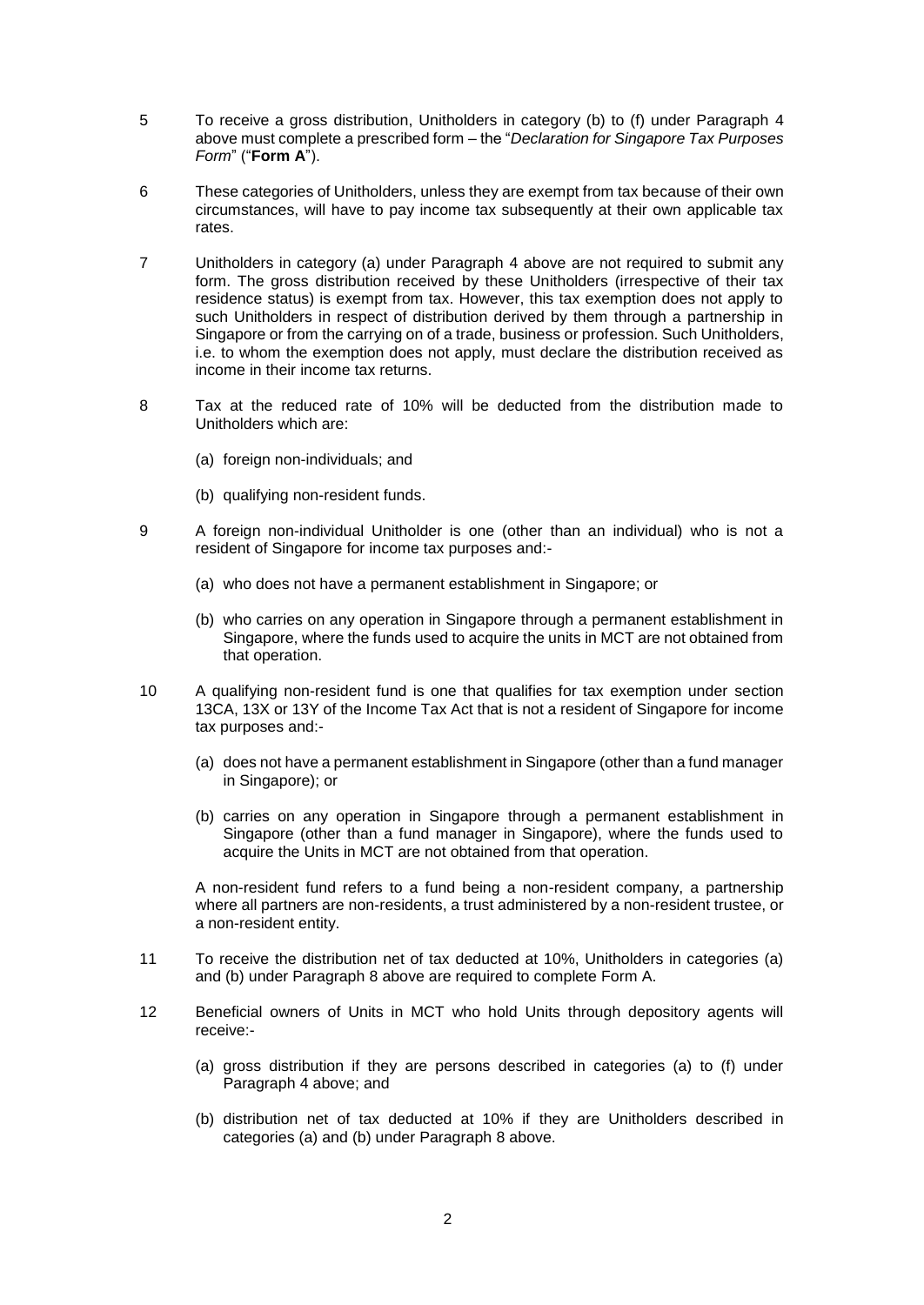- 13 To receive gross distribution and distribution net of tax deducted at 10%, depository agents are required to complete the "*Declaration by Depository Agents for Singapore Tax Purposes Form*" ("**Form B**") and its annexes.
- 14 Form A and Form B (and its annexes) will be sent to Unitholders and depository agents respectively, by MCT's Unit Registrar, Boardroom Corporate & Advisory Services Pte. Ltd., on or around **Tuesday, 9 November 2021**.
- 15 Unitholders (Form A) and the depository agents (Form B and its annexes) will have to complete the forms legibly and send them to the Unit Registrar such that they are received by **5.00 p.m.** on **Thursday, 18 November 2021**. Failure to comply with any of these requirements will render Form A and Form B invalid and the Trustee and the Manager of MCT will be obliged to deduct tax at the rate of 17% from the distribution.
- 16 Unitholders who hold units under the Central Provident Fund Investment Scheme ("**CPFIS**") and the Supplementary Retirement Scheme ("**SRS**") do not have to return any form. They will receive gross distribution.

# **Declaration in Income Tax Return**

This distribution is considered as income for the year 2022. Beneficial owners of the distribution, other than those who are exempt from tax on the distribution or who are entitled to the reduced tax rate of 10%, are required to declare the gross amount of the taxable income component of the distribution as taxable income in their Singapore income tax return for the year of assessment 2023.

### **Important Reminder**

Unitholders and depository agents must complete and return the "Declaration for Singapore Tax Purposes Form A and Form B (and its annexes)", respectively to the Unit Registrar's office by **5.00 p.m.** on **Thursday, 18 November 2021** in order to receive the distribution either at gross or at net (after deduction of tax at 10%) as described above.